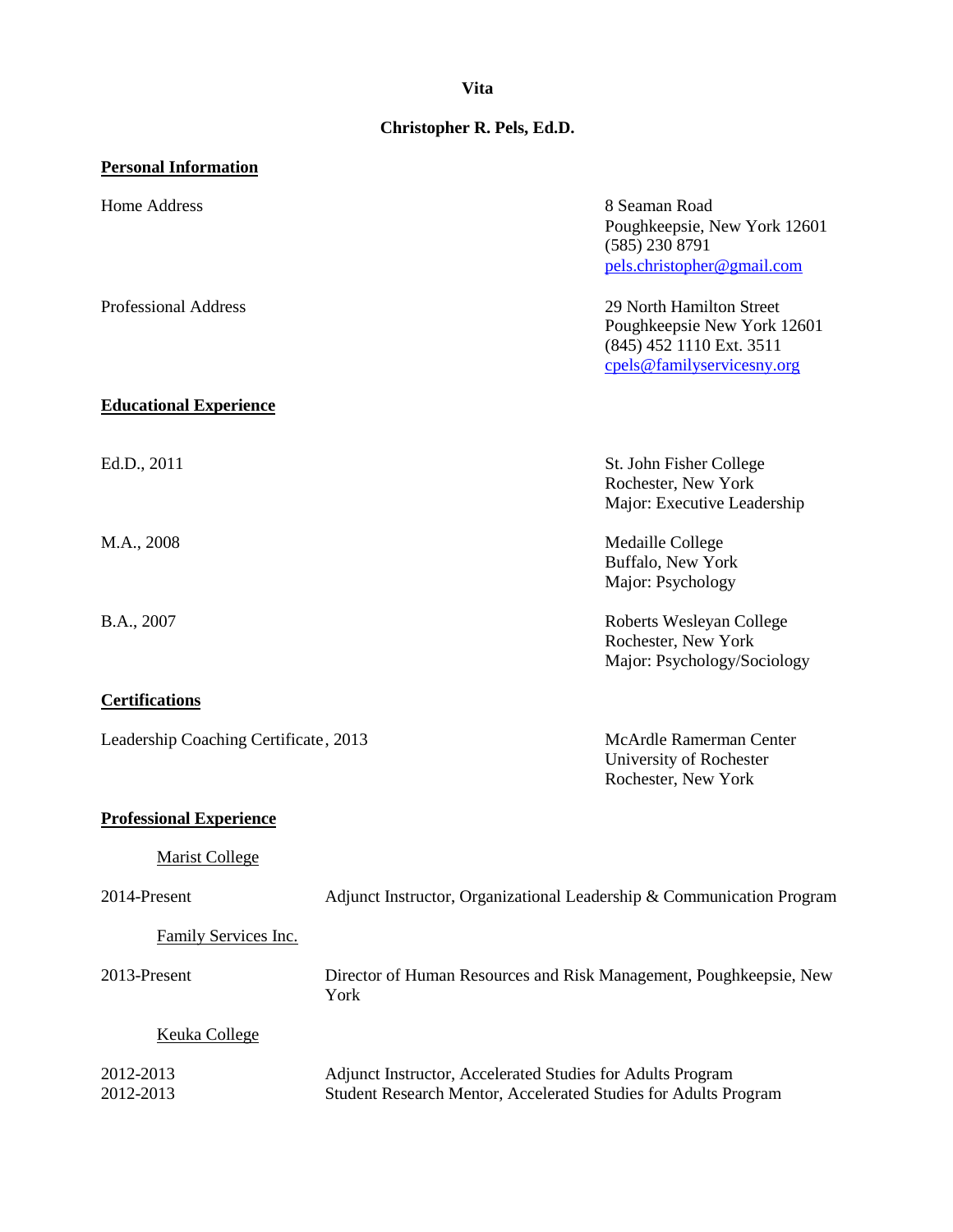#### Dawnbreaker, Inc.

2007-2013 HR Assistant/Specialist (Functional Director of HR), Rochester, New York

#### **Dissertation**

Pels, C.R. (2011). The relationship between executive coaching dimensions and transformational leadership behaviors: A validation of key coaching dimensions. Unpublished dissertation. Rochester, NY: St. John Fisher College.

#### **Masters Thesis**

Pels, C.R. (2008). Assistant district attorneys' attitudes and beliefs regarding their experiences with partner violence cases. Unpublished thesis. Buffalo, NY: Medaille College.

## **Courses Taught**

## Marist College, Organizational Leadership & Communication Program

Capstone, Summer 2018 Leadership: Communication in Change in Conflict, Fall 2015, 2016, 2017 Managing Human Resources, Spring 2015, 2016 Leadership, Fall 2014 Perspectives on Social Institutions, Spring 2014, 2016, Spring 2017, Fall 2017, Spring 2018

#### Keuka College, Masters in Management, Accelerated Studies for Adults Program

Leadership, Spring 2012, Fall 2012 Business Ethics, Spring 2012, Fall 2012 Introduction to Action Research, Summer 2012, Fall 2012, Spring 2013 (2) Statistics for Action Research, Summer 2012, Spring 2013 (2)

#### Keuka College, Bachelors in Organizational Management, Accelerated Studies for Adults Program

Introduction to Action Research, Fall 2012 Business and Professional Writing, Spring 2012

## **Service**

Keuka College, Masters in Management, Accelerated Studies for Adults Program

| 2013      | Research Mentor, Action Research Project, Cohort 148 |
|-----------|------------------------------------------------------|
| 2013      | Research Mentor, Action Research Project, Cohort 147 |
| 2012-2013 | Research Mentor, Action Research Project, Cohort 126 |

## Keuka College, Bachelors in Organizational Management, Accelerated Studies for Adults Program

| 2012-2013 | Research Mentor, Action Research Project, Cohort 360 |  |
|-----------|------------------------------------------------------|--|
|-----------|------------------------------------------------------|--|

Rochester Business Alliance

2009 Chair, Human Resources Employee Relations Forum

## **Consultation**